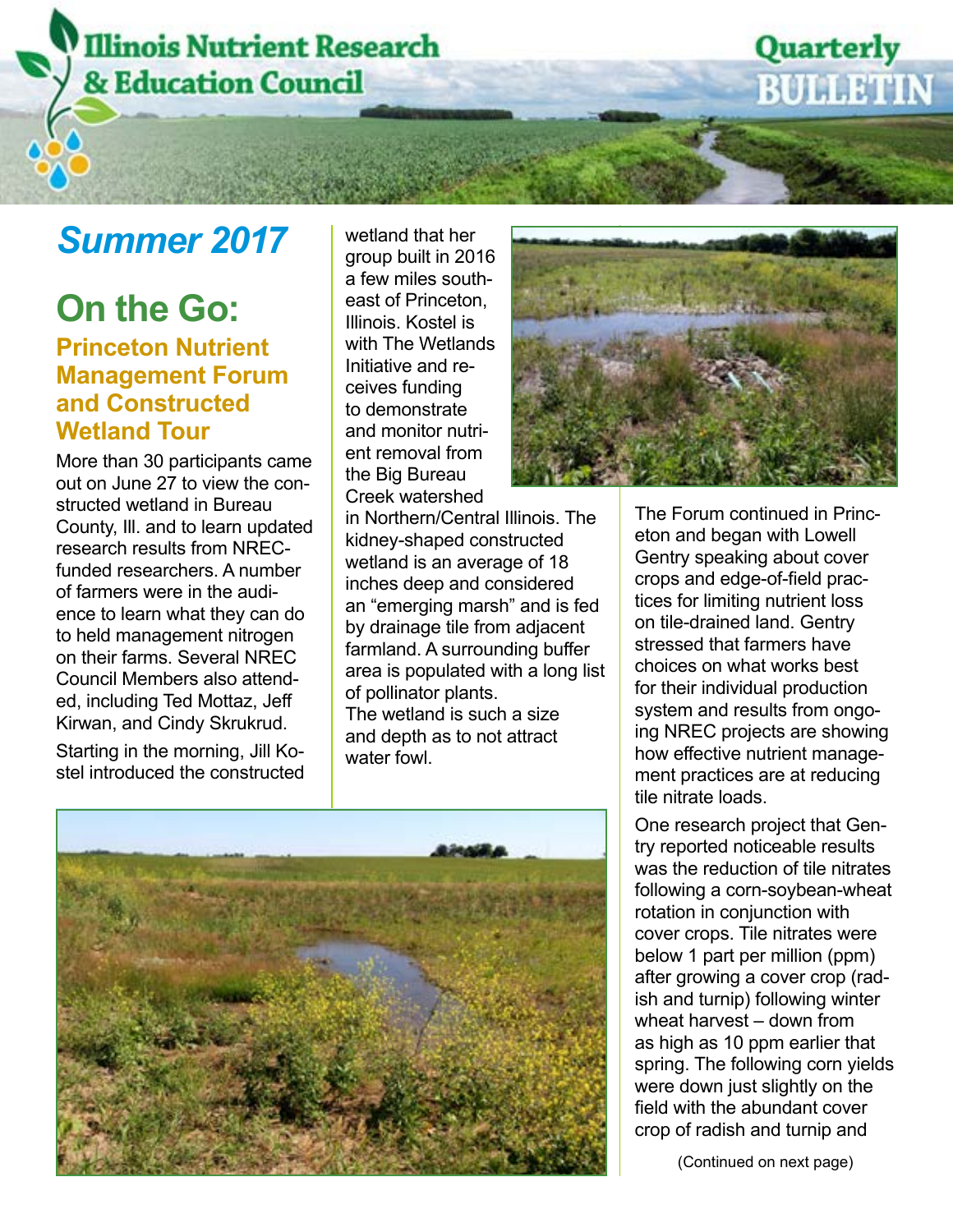researchers are looking in to what caused it. Gentry said that it may be possible to have too much of a good thing because the extra time for cover crop growth after wheat really helped produce huge amounts of cover crop biomass.

The illustration on this page shows the field design and crop rotation for three crop years and the position of 6 woodchip bioreactors. On this one farm, researchers are simultaneously evaluating 4 production systems: corn-soybean-wheat with cover crops; conventional corn-soybean; and continuous corn with and without a cover crop.

Laura Christianson continued with the Forum talking about the use of edge-of-field bioreactors and explaining how bioreactors work to remove nitrates from fields. Tile water is routed through the bioreactor; woodchips inside convert nitrogen in tile water to benign nitrogen



*This study provides proof of concept that tile nitrate loads can be greatly reduced with a longer rotation and cover crop and nearly eliminated when cover crops are combined with a bioreactor.*



gas. Woodchips are preferred since carbon is readily available. Bioreactors on half of all tile-drained acres are estimated to to reduce nitrate losses by 25-percent at a cost of \$2.20 per pound of nitrogen saved.

The day concluded with a presentation from Shalamar Armstrong on the timing of nitrogen application and a lively question and answer period.

#### **Outreach: NRCS Douglas County Field Day – July 12**

Nearly 45 were in Douglas County, Illinois for a meeting in the NRCS office. NREC-funded researchers Lowell Gentry of University of Illinois and Dan Schaefer with the Illinois Fertilizer and Chemical Association made presentations about their ongoing in-field trials on nutrient management and water quality. Jason Bleich, a biologist with Illinois Pheasants Forever. talked about the importance of pollinators.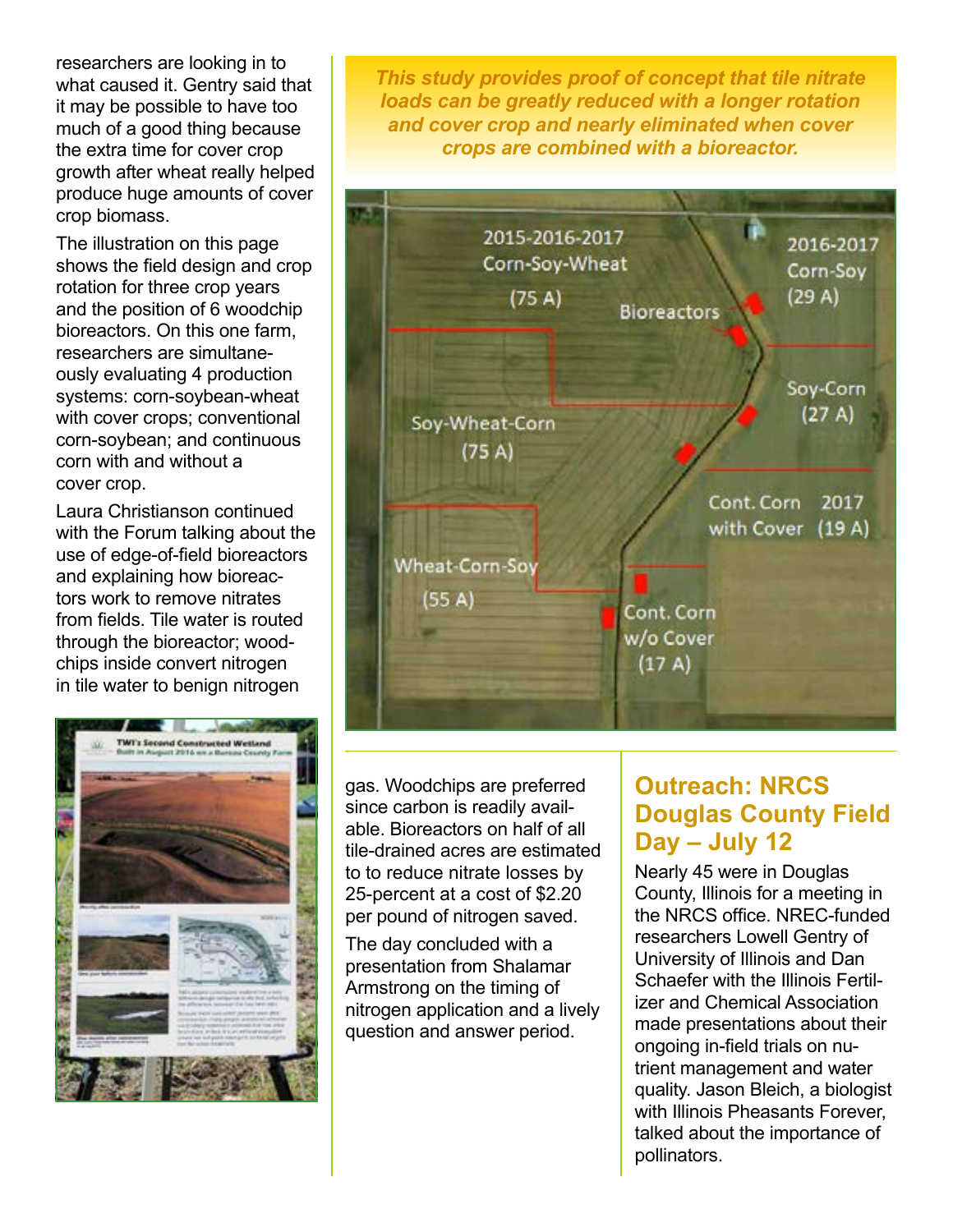Schaeffer brought along an implement that would be used in the spring to freshen the seed bed in the strips made by the NH3 tool bar in the previous fall. Instead of running full-width tillage (like a field cultivator) it helps promote strip-till rather than field cultivation ahead of the planter. It can also be used cover crops and for 30" row soybeans for strip till.



Gentry said: "We had a great turnout for the presentations and a lot of interest, but the rain and heat kept us from going to the field in the afternoon to see the tile monitoring equipment and the plot design. The main thing was that I was able to show the audience that a cover crop of cereal rye after corn reduced the tile nitrate load by 40% and had no negative impact on the subsequent soybean yield. This amount of tile nitrate reduction is pretty close to the overall goal of 45% as suggested in the Illinois Nutrient Loss Reduction Strategy."

**The 2016 Illinois NREC Annual Report can be downloaded from the web site. You can find the report under Resources.**

#### **Research Results – Producers and retailers have new numbers to consider**

Dr. Maria Villamil and Dr. Emerson Nafziger in the Crop Science Department at the University of Illinois collected some 2,300 corn and 2,600 soybean grain samples over the 2014 through 2016 seasons in Illinois in order to see if the crop removal numbers have changed since the currently-used numbers were generated some decades ago.

As expected, they found a considerable amount of variability in grain P and K content, with the highest values as much as double the lowest values. In order to reduce the chances of having the number too low for a given field, they decided to use the 75th percentile – the number that is higher than 75% (and lower than 25%) of the values they found.

The new numbers for grain removal for corn are 0.37 lb  $P_2$ O5 and 0.24 lb K<sub>2</sub>O per bushel. These compare to the old values of 0.43 and 0.28 for  $\mathsf{P}_\mathsf{2}\mathsf{O}_\mathsf{s}$ and  $K_2O$ , so the new numbers are about 15% lower than the older ones. For soybean, the new numbers are 0.75 lb  $P_2O_5$ and 1.17 lb  $\mathsf{K}_{2}\mathsf{O}$  per bushel. These are 10 and 12 percent lower than the old numbers of 0.85 and 1.30, respectively.

They also gathered wheat grain samples and are collecting some more of those in 2017. Wheat samples collected so far show values that are considerably lower for P and a little lower for K than the older numbers.

The new numbers for grain removal of P and K provide new guidance in calculating removal based on yield. They are only moderately lower than the older numbers, so calculated removal won't change by a lot, but over time it will help us balance crop needs with the supply of these nutrients.

| <b>Nutrient</b> | No. of                                          | <b>Average</b><br>value | Range, percentile |      | <b>Book</b> | % change       |
|-----------------|-------------------------------------------------|-------------------------|-------------------|------|-------------|----------------|
|                 | samples                                         |                         | 25th              | 75th | value       | BV to<br>75th% |
|                 | Ib P/K (oxide) per bushel-----------<br>******* |                         |                   |      |             |                |
| Corn P          | 2,334                                           | 0.34                    | 0.31              | 0.37 | 0.43        | 14             |
| Corn K          | 2,334                                           | 0.23                    | 0.22              | 0.24 | 0.28        | 15             |
| Soybean P       | 2,620                                           | 0.71                    | 0.66              | 0.75 | 0.85        | 12             |
| Soybean K       | 2,620                                           | 1.11                    | 1.06              | 1.17 | 1.30        | 10             |
| Wheat P         | 625                                             | 0.42                    | 0.36              | 0.47 | 0.60        | 22             |
| <b>Wheat K</b>  | 625                                             | 0.26                    | 0.23              | 0.28 | 0.30        | 8              |

*Number of samples and estimates of*  $P_{\scriptscriptstyle{2}}O_{\scriptscriptstyle{5}}$  *and*  $K_{\scriptscriptstyle{2}}O$  *removal per bushel of corn, soybean, and wheat from all nine Illinois crop reporting districts for 2014, 2015, and 2016. Only a few samples of wheat were collected during the first year, so estimates of removal are not included for 2014.*